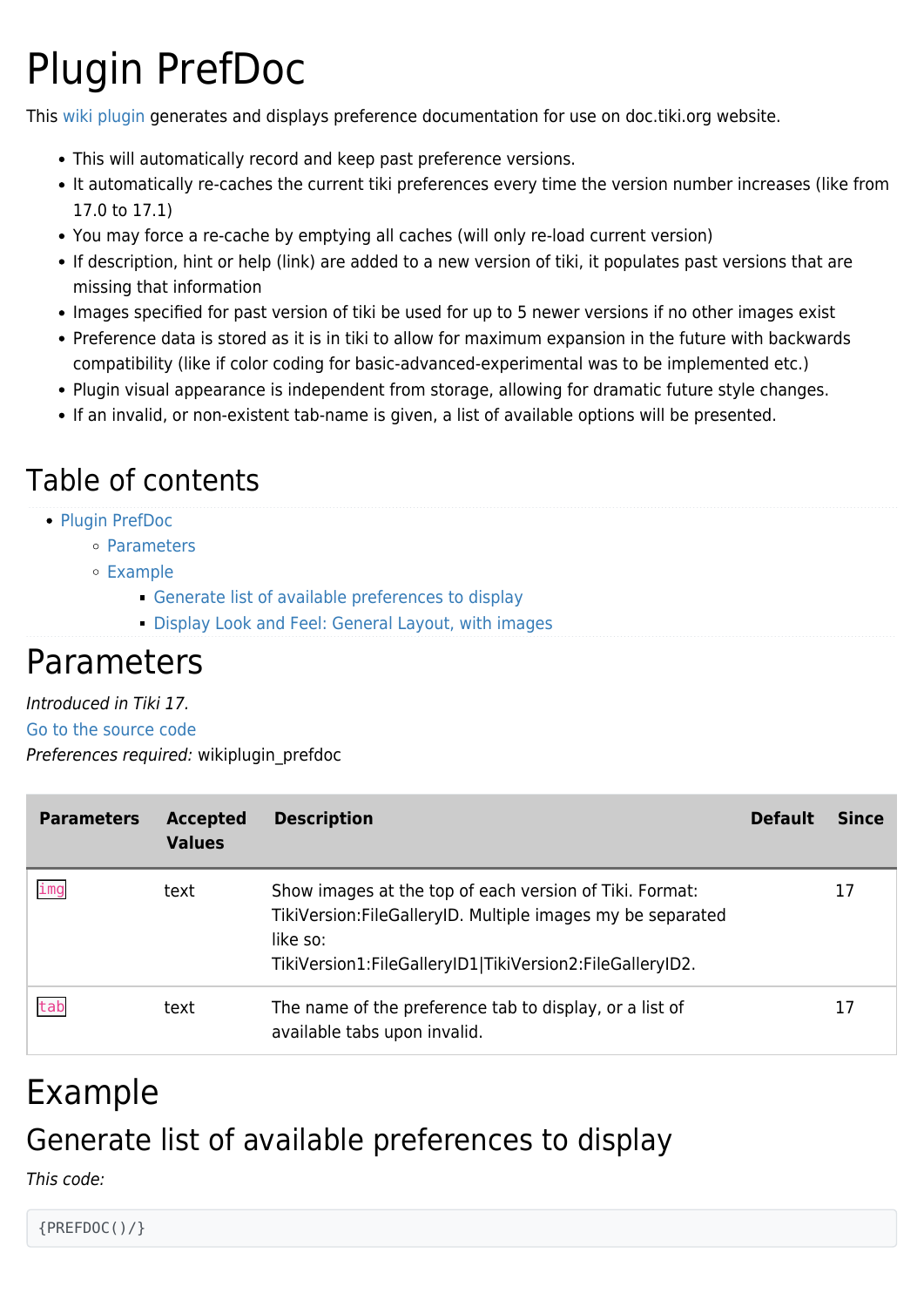### Display Look and Feel: General Layout, with images

There are 2 images specified. Tiki 17 image has a file gallery id of 33 and the Tiki 14 image has a file gallery id of 12. This code:

{PREFDOC(tab="look-generallayout" img="17:33|14:12")/}

| File is not an image.         |                                                                                                                                                                           |                             |  |
|-------------------------------|---------------------------------------------------------------------------------------------------------------------------------------------------------------------------|-----------------------------|--|
| <b>Option</b>                 | <b>Description</b>                                                                                                                                                        | <b>Default</b>              |  |
| Site logo and title           | Display a site logo image and/or title in the page<br>header area.<br>A This setting is expected to be moved from here to<br>the admin-modules page.                      | Enabled                     |  |
| Logo source (image<br>path)   | This can be a conventional path to the image file, or<br>the syntax to display an image in a Tiki gallery.                                                                | img/tiki/Tiki_WCG.png       |  |
| Site icon                     | This is used in narrow (top to bottom) page headers.<br>In some layouts, the image is scaled down to fit in the<br>available space.<br>Recommended image height: 32 pixel | img/tiki/tikilogo icon.png  |  |
| Logo background<br>color      | A legacy option to add a background color to the div<br>that contains the logo image.<br>Examples: 1) silver - 2) #fff                                                    | Transparent                 |  |
| Logo title (on<br>mouseover)  | This appears as tool tip text. The site logo is also a link<br>to the site index (top page).                                                                              | Tiki powered site           |  |
| HTML "alt" tag<br>description | Normally a description of the image, such as<br>\"Example.com logo\".<br>Used by text browsers, screen readers, etc.                                                      | Site Logo                   |  |
| Site title                    | The displayed title of the website.                                                                                                                                       | None                        |  |
| Subtitle                      | A short phrase that, for example, describes the site.                                                                                                                     | None                        |  |
| Top module zone               | Visibility of horizontal zone for modules such as site<br>logo, log-in form, etc. (page header)<br>E Only if one or more modules are assigned   Always   Never            | Only if one or more modules |  |
| <b>Topbar module</b><br>zone  | Visibility of horizontal zone for modules such as menu<br>(navbar), search form, full-width content, etc.<br>E Only if one or more modules are assigned   Always   Never  | Only if one or more modules |  |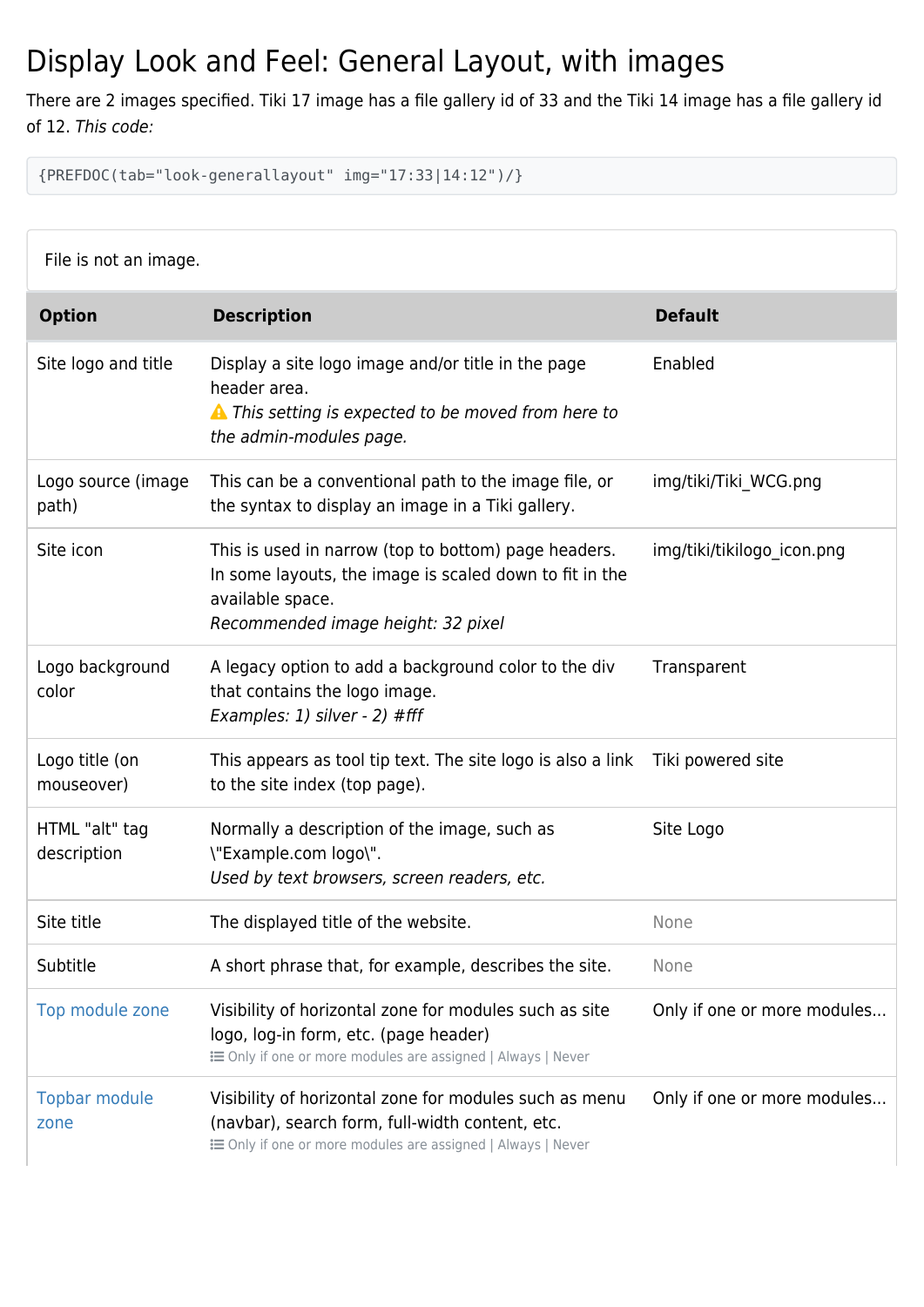| <b>Option</b>                   | <b>Description</b>                                                                                                                                                                                                                                | <b>Default</b>              |
|---------------------------------|---------------------------------------------------------------------------------------------------------------------------------------------------------------------------------------------------------------------------------------------------|-----------------------------|
| Page top module<br>zone         | Visibility of horizontal zone above main page area for<br>modules such as breadcrumbs, banners, share icons,<br>etc<br>E Only if one or more modules are assigned   Always   Never                                                                | Only if one or more modules |
| Left column                     | Controls visibility of the left column of modules<br>E Only if one or more modules are assigned   Always   User decides<br>Never                                                                                                                  | Only if one or more modules |
| <b>Right column</b>             | Controls visibility of the right column of modules<br>E Only if one or more modules are assigned   Always   User decides<br>Never                                                                                                                 | Only if one or more modules |
| Page bottom<br>module zone      | Visibility of horizontal zone below the main page area<br>for modules such as banners or other information<br>E Only if one or more modules are assigned   Always   Never                                                                         | Only if one or more modules |
| <b>Bottom module</b><br>zone    | Visibility of horizontal zone for modules such as<br>"powered by" and "rss list" (page footer)<br>E Only if one or more modules are assigned   Always   Never                                                                                     | Only if one or more modules |
| Module file                     | Use a static module definition file instead of relying on<br>the dynamic values generated by Tiki. Useful for<br>custom themes. The file must be in YAML format,<br>following the format used in profiles.                                        | None                        |
| Extra module zones<br>available | Extra module zones to be managed through the<br>module administration interface. Useful if a custom<br>theme or layout requires a special zone other than the<br>predefined ones.<br>Comma-separated list, maximum of 20 characters per<br>entry. | None                        |
| Webmaster report                | Activate the feature to report a problematic page to<br>the webmaster                                                                                                                                                                             | <b>Disabled</b>             |
| Webmaster email                 | A specific email address can be set for receiving the<br>webmaster reports.<br>Leave blank to use the default sender email                                                                                                                        | None                        |
| Email this page                 | This enables users to share a page with others, by<br>emailing a short message and link to the page.<br>Adds a link at the bottom if set, otherwise adds a link<br>at the top                                                                     | <b>Disabled</b>             |

File is not an image.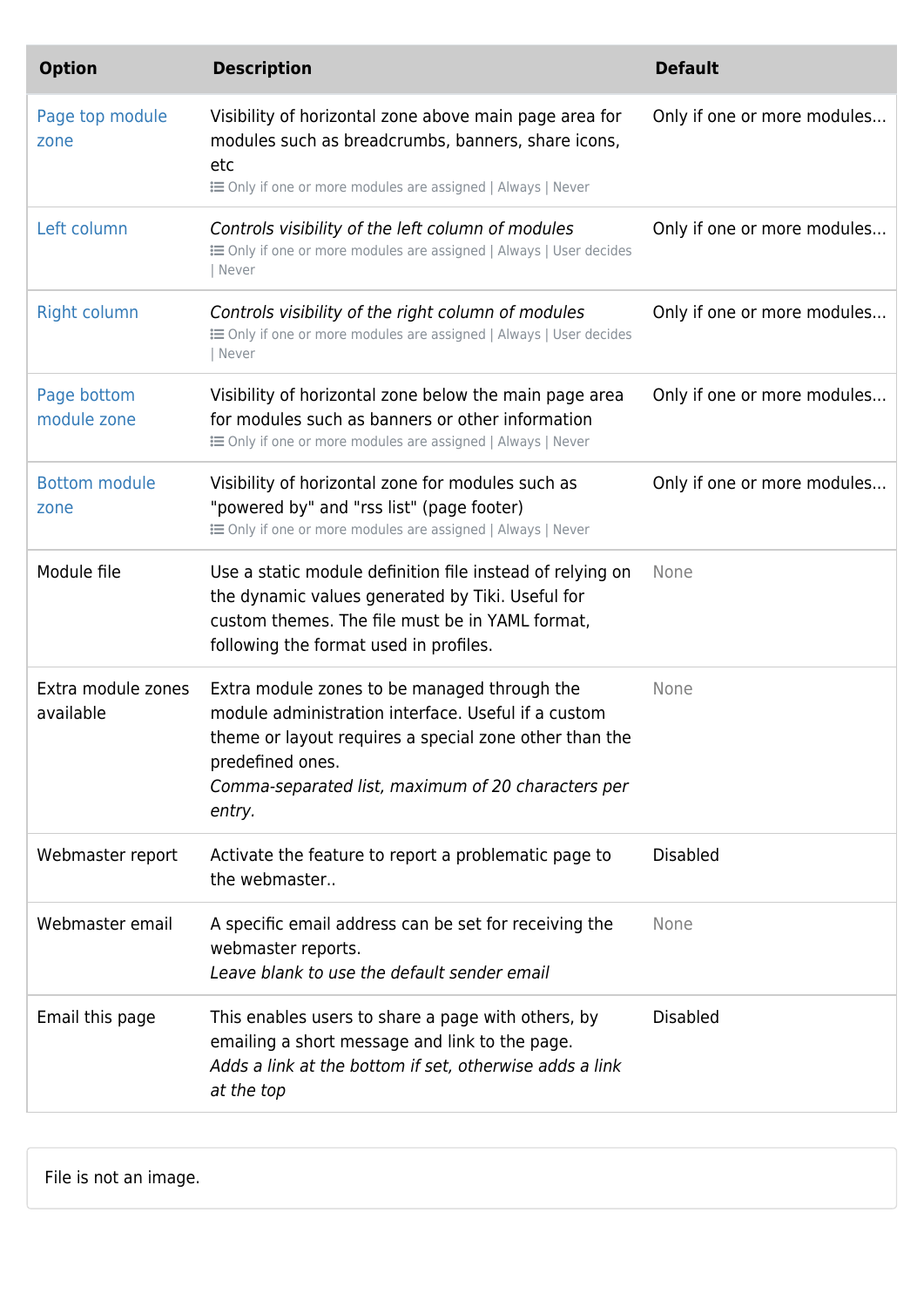| <b>Option</b>                 | <b>Description</b>                                                                                                                                                 | <b>Default</b>              |
|-------------------------------|--------------------------------------------------------------------------------------------------------------------------------------------------------------------|-----------------------------|
| Site logo and title           | Display a site logo image and/or title in the page<br>header area.<br>A This setting is expected to be moved from here to<br>the admin-modules page.               | Enabled                     |
| Logo source (image<br>path)   | This can be a conventional path to the image file, or<br>the syntax for an image in a Tiki gallery.                                                                | img/tiki/Tiki_WCG.png       |
| Site icon                     | This is to be used in narrow (top to bottom) page<br>headers. In some layouts, the site logo is scaled down<br>to fit.<br>Recommended image height: 32 pixel       | img/tiki/tikilogo icon.png  |
| Logo background<br>color      | A legacy option to add a background color to the div<br>that contains the logo image.<br>Examples: 1) silver - 2) #fff                                             | Transparent                 |
| Logo title (on<br>mouseover)  | This appears as tool tip text. The site logo is also a<br>link to the site index (top page).                                                                       | Tiki powered site           |
| HTML "alt" tag<br>description | Normally a description of the image, such as<br>"Example.com logo".<br>Used by text browsers, screen readers, etc.                                                 | Site Logo                   |
| Site title                    | The displayed title of the website.                                                                                                                                | None                        |
| Subtitle                      | A short descriptive phrase.                                                                                                                                        | None                        |
| Left column                   | Controls visibility of the left column of modules<br>E Only if one or more modules are assigned   Always   User<br>decides   Never                                 | Only if one or more modules |
| <b>Right column</b>           | Controls visibility of the right column of modules<br>E Only if one or more modules are assigned   Always   User<br>decides   Never                                | Only if one or more modules |
| Top module zone               |                                                                                                                                                                    |                             |
|                               | Activate zone for modules such as site logo, log-in<br>form, etc. (page header)<br>E Only if one or more modules are assigned   Always   Never                     | Only if one or more modules |
| Topbar module zone            | Activate zone for modules such as horizontal menu<br>(navbar), search form, page-wide content, etc.<br>E Only if one or more modules are assigned   Always   Never | Only if one or more modules |
| Page top module<br>zone       | Activate zone for modules such as breadcrumbs,<br>banners, share icons, etc<br>E Only if one or more modules are assigned   Always   Never                         | Only if one or more modules |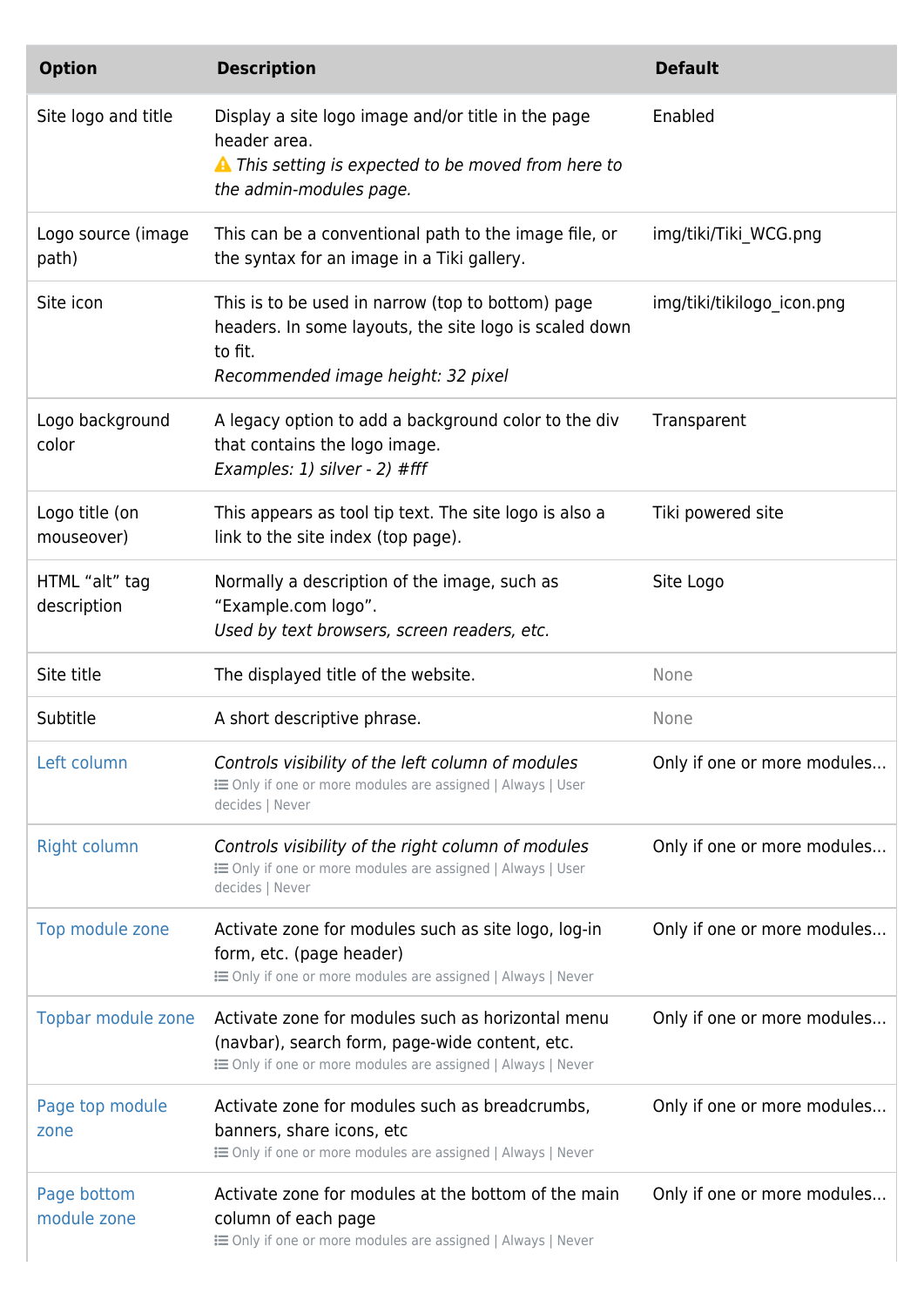| <b>Option</b>                   | <b>Description</b>                                                                                                                                                                                                                         | <b>Default</b>              |
|---------------------------------|--------------------------------------------------------------------------------------------------------------------------------------------------------------------------------------------------------------------------------------------|-----------------------------|
| <b>Bottom module</b><br>zone    | Activate zone for modules such as "powered by" and<br>"rss list" (page footer)<br>E Only if one or more modules are assigned   Always   Never                                                                                              | Only if one or more modules |
| Module file                     | Use a static module definition file instead of relying<br>on the dynamic values generated by Tiki. Useful for<br>custom themes. The file must be in YAML format,<br>following the format used in profiles.                                 | None                        |
| Extra module zones<br>available | Extra module zones to be managed through the<br>module administration interface. Useful if your<br>custom theme requires a special zone other than the<br>predefined ones.<br>Comma-separated list, maximum of 20 characters per<br>entry. | None                        |
| Webmaster report                | This activates the feature to report a problematic<br>page to the webmaster.                                                                                                                                                               | <b>Disabled</b>             |
| Webmaster email                 | A specific email address can be set for receiving the<br>webmaster reports.<br>Leave blank to use the default sender email                                                                                                                 | None                        |
| Email this page                 | This enables users to share a page with others, by<br>emailing a short message and link to the page.<br>Adds a link at the bottom if set, otherwise adds a link<br>at the top                                                              | <b>Disabled</b>             |

**x**<br>Tiki 14 Preferences Image

| <b>Option</b>               | <b>Description</b>                                                                                                                                           | <b>Default</b>             |
|-----------------------------|--------------------------------------------------------------------------------------------------------------------------------------------------------------|----------------------------|
| Site logo and title         | Display a site logo image and/or title<br>A This setting is expected to be moved from here to<br>the admin-modules page.                                     | Enabled                    |
| Logo source (image<br>path) | This can be a conventional path to the image file, or<br>the syntax for an image in a Tiki gallery.                                                          | img/tiki/Tiki WCG.png      |
| Site icon                   | This is to be used in narrow (top to bottom) page<br>headers. In some layouts, the site logo is scaled<br>down to fit.<br>Recommended image height: 32 pixel | img/tiki/tikilogo_icon.png |
| Logo background<br>color    | A legacy option to add a background color to the div<br>that contains the logo image.<br>Examples: $1)$ silver - $2)$ #fff                                   | Transparent                |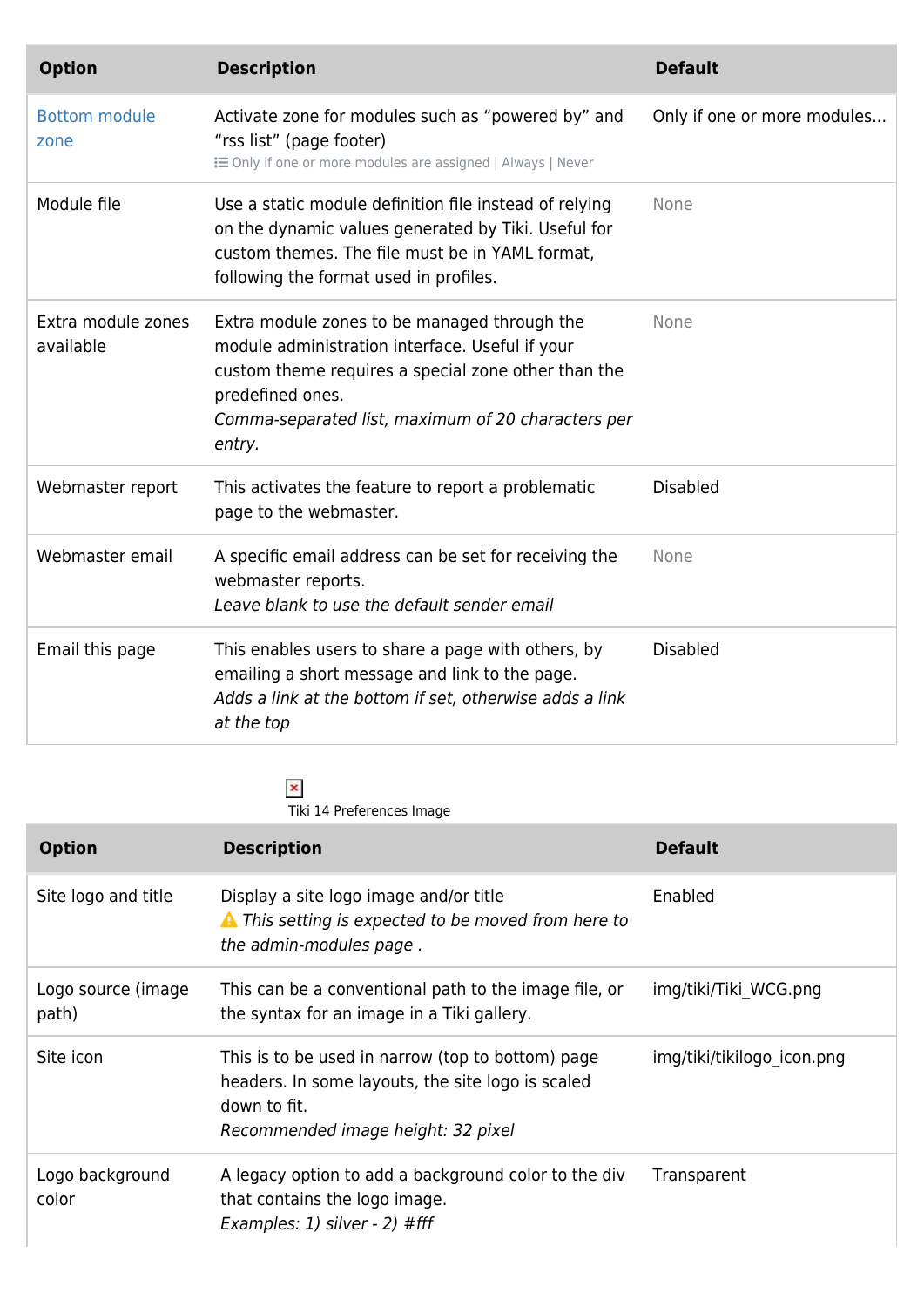| <b>Option</b>                                                                 | <b>Description</b>                                                                                                                                                                                                                         | <b>Default</b>              |
|-------------------------------------------------------------------------------|--------------------------------------------------------------------------------------------------------------------------------------------------------------------------------------------------------------------------------------------|-----------------------------|
| Logo title (on<br>mouseover)                                                  | This appears as tool tip text. The site logo is also a<br>link to the site index (top page).                                                                                                                                               | Tiki powered site           |
| HTML "alt" tag<br>description (for text<br>browsers, screen<br>readers, etc.) | Normally a description of the image, such as<br>"Example.com logo".<br>Used by text browsers, screen readers, etc.                                                                                                                         | Site Logo                   |
| Site title                                                                    | The displayed title of the website.                                                                                                                                                                                                        | None                        |
| Subtitle                                                                      | A short descriptive phrase.                                                                                                                                                                                                                | None                        |
| Left column                                                                   | Controls visibility of the left column of modules<br>E Only if one or more modules are assigned   Always   User<br>decides   Never                                                                                                         | Only if one or more modules |
| <b>Right column</b>                                                           | Controls visibility of the right column of modules<br>E Only if one or more modules are assigned   Always   User<br>decides   Never                                                                                                        | Only if one or more modules |
| Top module zone                                                               | Activate zone for modules such as site logo, log-in<br>form, etc. (page header)<br>E Only if one or more modules are assigned   Always   Never                                                                                             | Only if one or more modules |
| Topbar module zone                                                            | Activate zone for modules such as horizontal menu<br>(navbar), search form, page-wide content, etc.<br>E Only if one or more modules are assigned   Always   Never                                                                         | Only if one or more modules |
| Page top module<br>zone                                                       | Activate zone for modules such as breadcrumbs,<br>banners, share icons, etc<br>E Only if one or more modules are assigned   Always   Never                                                                                                 | Only if one or more modules |
| Page bottom module<br>zone                                                    | Activate zone for modules at the bottom of the main<br>column of each page<br>E Only if one or more modules are assigned   Always   Never                                                                                                  | Only if one or more modules |
| Bottom module zone                                                            | Activate zone for modules such as "powered by" and<br>"rss list" (page footer)<br>E Only if one or more modules are assigned   Always   Never                                                                                              | Only if one or more modules |
| Module file                                                                   | Use a static module definition file instead of relying<br>on the dynamic values generated by Tiki. Useful for<br>custom themes. The file must be in YAML format,<br>following the format used in profiles.                                 | None                        |
| Extra module zones<br>available                                               | Extra module zones to be managed through the<br>module administration interface. Useful if your<br>custom theme requires a special zone other than the<br>predefined ones.<br>Comma-separated list, maximum of 20 characters<br>per entry. | None                        |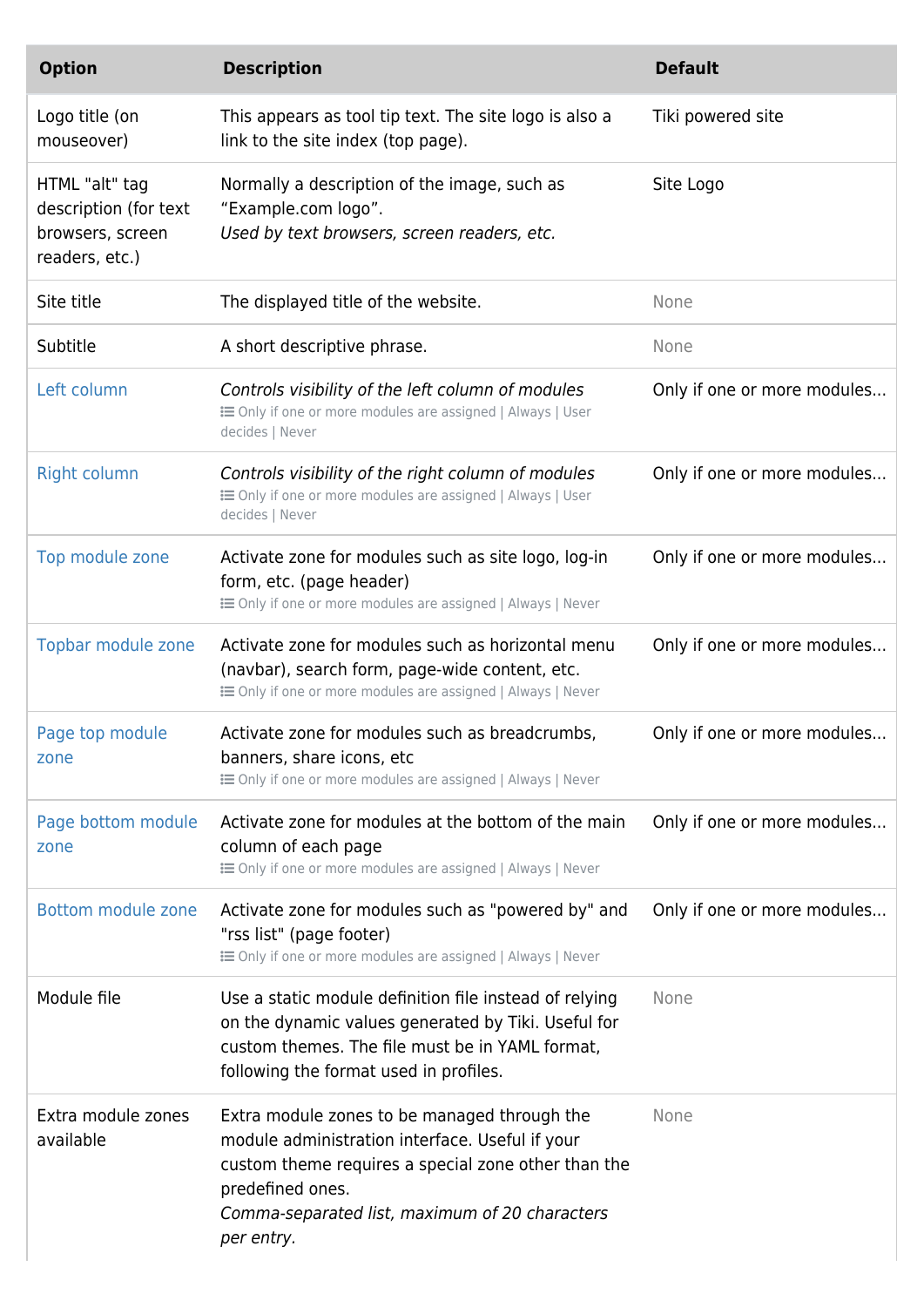| <b>Option</b>    | <b>Description</b>                                                                                                                           | <b>Default</b>  |
|------------------|----------------------------------------------------------------------------------------------------------------------------------------------|-----------------|
| Webmaster report | This activates the feature to report a problematic<br>page to the webmaster.                                                                 | <b>Disabled</b> |
| Webmaster email  | A specific email address can be set for receiving the<br>webmaster reports.<br>Leave blank to use the default sender email                   | None            |
| Email this page  | Add a link at the bottom if set, otherwise add a link<br>at the top<br>Adds a link at the bottom if set, otherwise adds a link<br>at the top | <b>Disabled</b> |

**x**<br>Tiki 14 Preferences Image

| <b>Option</b>                                                                 | <b>Description</b>                                                                                                                                           | <b>Default</b>              |
|-------------------------------------------------------------------------------|--------------------------------------------------------------------------------------------------------------------------------------------------------------|-----------------------------|
| Site logo and title                                                           | Display a site logo image and/or title<br>A This setting is expected to be moved from here to<br>the admin-modules page.                                     | Enabled                     |
| Logo source (image<br>path)                                                   | This can be a conventional path to the image file, or<br>the syntax for an image in a Tiki gallery.                                                          | img/tiki/Tiki_WCG.png       |
| Site icon                                                                     | This is to be used in narrow (top to bottom) page<br>headers. In some layouts, the site logo is scaled<br>down to fit.<br>Recommended image height: 32 pixel | img/tiki/tikilogo icon.png  |
| Logo background<br>color                                                      | A legacy option to add a background color to the div<br>that contains the logo image.<br>Examples: 1) silver - 2) #fff                                       | Transparent                 |
| Logo title (on<br>mouseover)                                                  | This appears as tool tip text. The site logo is also a<br>link to the site index (top page).                                                                 | Tiki powered site           |
| HTML "alt" tag<br>description (for text<br>browsers, screen<br>readers, etc.) | Normally a description of the image, such as<br>"Example.com logo".<br>Used by text browsers, screen readers, etc.                                           | Site Logo                   |
| Site title                                                                    | The displayed title of the website.                                                                                                                          | None                        |
| Subtitle                                                                      | A short descriptive phrase.                                                                                                                                  | None                        |
| Left column                                                                   | Controls visibility of the left column of modules<br><b>E</b> Only if one or more modules are assigned   Always   User<br>decides   Never                    | Only if one or more modules |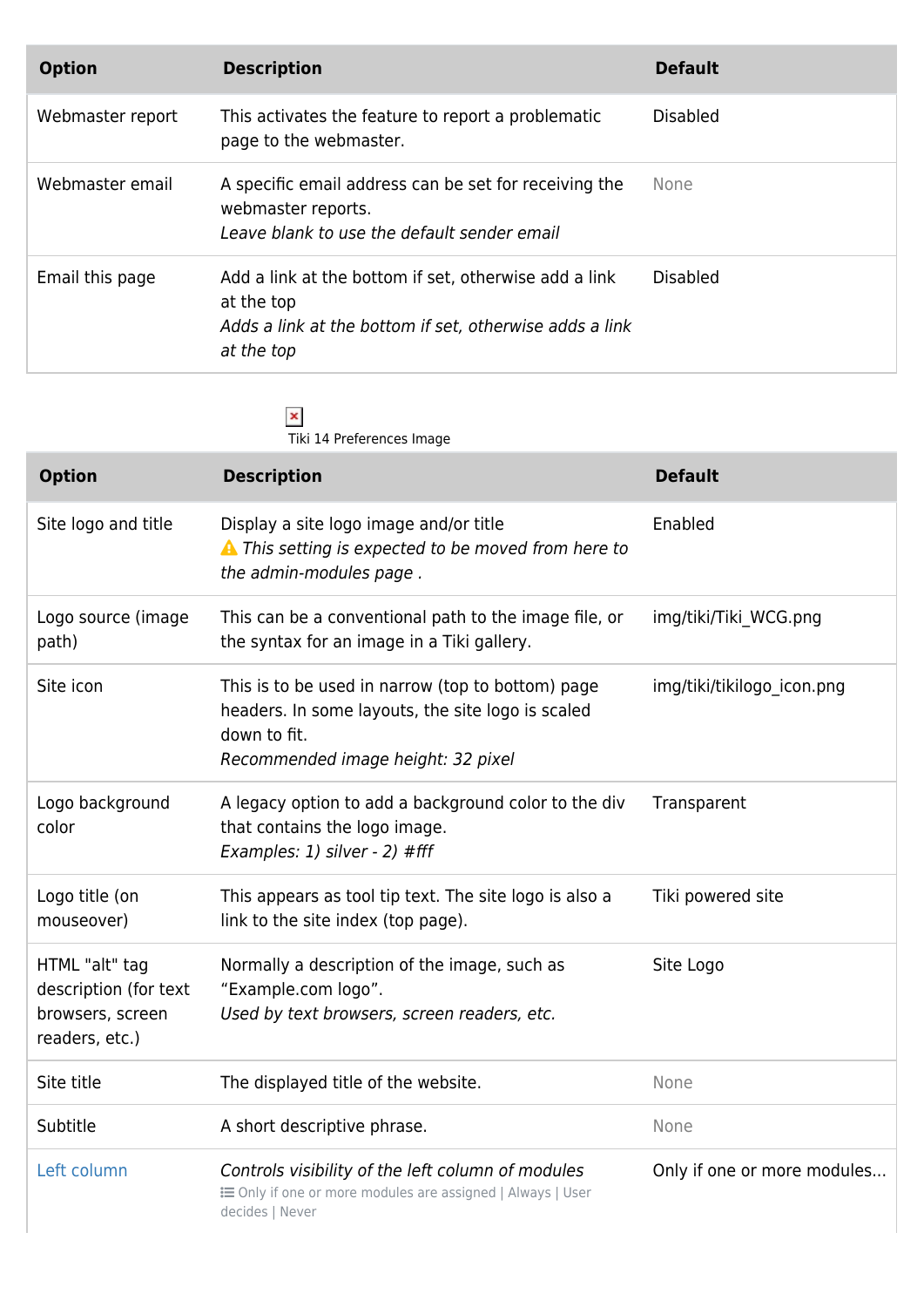| <b>Option</b>                   | <b>Description</b>                                                                                                                                                                                                                         | <b>Default</b>              |
|---------------------------------|--------------------------------------------------------------------------------------------------------------------------------------------------------------------------------------------------------------------------------------------|-----------------------------|
| <b>Right column</b>             | Controls visibility of the right column of modules<br><b>EXECUTE:</b> Only if one or more modules are assigned   Always   User<br>decides   Never                                                                                          | Only if one or more modules |
| Top module zone                 | Activate zone for modules such as site logo, log-in<br>form, etc. (page header)<br><b>EXECUTE:</b> Only if one or more modules are assigned   Always   Never                                                                               | Only if one or more modules |
| Topbar module zone              | Activate zone for modules such as horizontal menu<br>(navbar), search form, page-wide content, etc.<br><b>EXECUTE:</b> Only if one or more modules are assigned   Always   Never                                                           | Only if one or more modules |
| Page top module<br>zone         | Activate zone for modules such as breadcrumbs,<br>banners, share icons, etc<br><b>EXECUTE:</b> Only if one or more modules are assigned   Always   Never                                                                                   | Only if one or more modules |
| Page bottom module<br>zone      | Activate zone for modules at the bottom of the main<br>column of each page<br><b>EXECUTE:</b> Only if one or more modules are assigned   Always   Never                                                                                    | Only if one or more modules |
| Bottom module zone              | Activate zone for modules such as "powered by" and<br>"rss list" (page footer)<br><b>EXECUTE:</b> Only if one or more modules are assigned   Always   Never                                                                                | Only if one or more modules |
| Module file                     | Use a static module definition file instead of relying<br>on the dynamic values generated by Tiki. Useful for<br>custom themes. The file must be in YAML format,<br>following the format used in profiles.                                 | None                        |
| Extra module zones<br>available | Extra module zones to be managed through the<br>module administration interface. Useful if your<br>custom theme requires a special zone other than the<br>predefined ones.<br>Comma-separated list, maximum of 20 characters<br>per entry. | None                        |
| Webmaster report                | This activates the feature to report a problematic<br>page to the webmaster.                                                                                                                                                               | <b>Disabled</b>             |
| Webmaster email                 | A specific email address can be set for receiving the<br>webmaster reports.<br>Leave blank to use the default sender email                                                                                                                 | None                        |
| Email this page                 | Add a link at the bottom if set, otherwise add a link<br>at the top<br>Adds a link at the bottom if set, otherwise adds a link<br>at the top                                                                                               | <b>Disabled</b>             |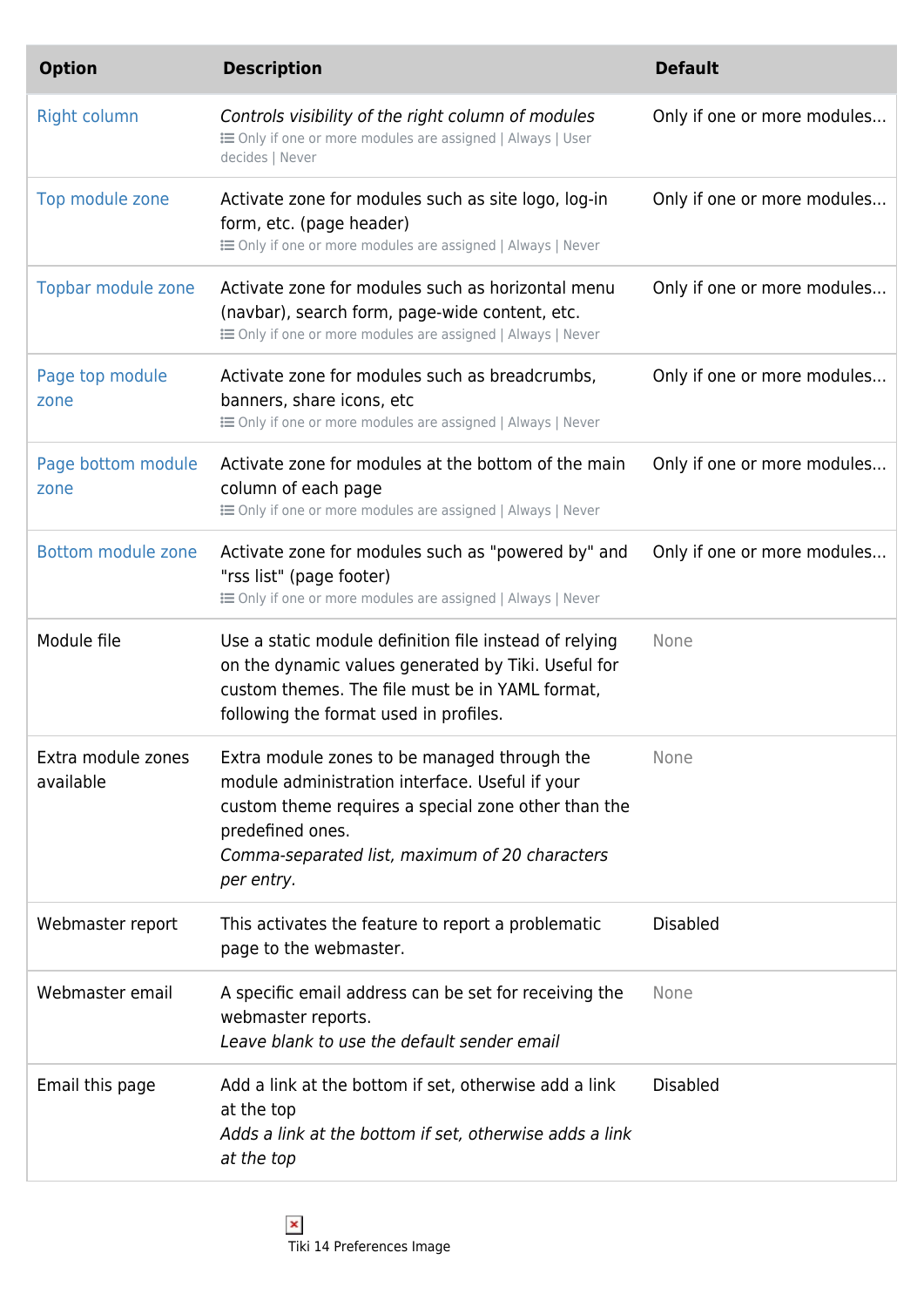| <b>Option</b>                                | <b>Description</b>                                                                                                                                                                                         | <b>Default</b>        |
|----------------------------------------------|------------------------------------------------------------------------------------------------------------------------------------------------------------------------------------------------------------|-----------------------|
| Site Logo and Title                          | use a Site Logo and Title<br>▲ Expected to be migrated to modules entirely and made<br>obsolete.                                                                                                           | Enabled               |
| Logo source (image<br>path)                  | This can be a conventional path to the image file, or the<br>syntax for an image in a Tiki gallery.                                                                                                        | img/tiki/Tiki WCG.png |
| Logo background color                        | A legacy option to add a background color to the div that<br>contains the logo image.<br>Examples: 1) silver - 2) #fff                                                                                     | Transparent           |
| Logo title (on mouse<br>over)                | This appears as tool tip text. The site logo is also a link to<br>the site index (top page).                                                                                                               | Tiki powered site     |
| Alt. description (e.g.<br>for text browsers) | Normally a description of the image, such as "Example.com<br>logo".<br>Used by text browsers, screen readers, etc.                                                                                         | Site Logo             |
| Site title                                   | The displayed title of the website.                                                                                                                                                                        | None                  |
| Subtitle                                     | A short descriptive phrase.                                                                                                                                                                                | None                  |
| Top module zone                              | Visibility of area to keep modules such as logo, login etc<br>(header)<br><b>i</b> Only if module   Always   Never                                                                                         | Only if module        |
| Topbar module zone                           | Visibility of area for modules such as main horizontal menu,<br>search form, page-wide content, etc.<br><b>i</b> Only if module   Always   Never                                                           | Only if module        |
| Page top module zone                         | Visibility of area to keep modules such as share etc<br><b>i</b> Only if module   Always   Never                                                                                                           | Only if module        |
| Left column                                  | Controls visibility of the left column of modules<br><b>E</b> Only if module   Always   User Decides   Never                                                                                               | Only if module        |
| <b>Right Column</b>                          | Controls visibility of the right column of modules<br><b>E</b> Only if module   Always   User Decides   Never                                                                                              | Only if module        |
| Page bottom module<br>zone                   | Visibility of area to keep modules at the foot of each page<br><b>i</b> Only if module   Always   Never                                                                                                    | Only if module        |
| Bottom module zone                           | Visibility of area to keep modules such as "powered by"<br>and "rss list" (footer)<br><b>i</b> Only if module   Always   Never                                                                             | Only if module        |
| Module file                                  | Use a static module definition file instead of relying on the<br>dynamic values generated by Tiki. Useful for custom<br>themes. The file must be in YAML format, following the<br>format used in profiles. | None                  |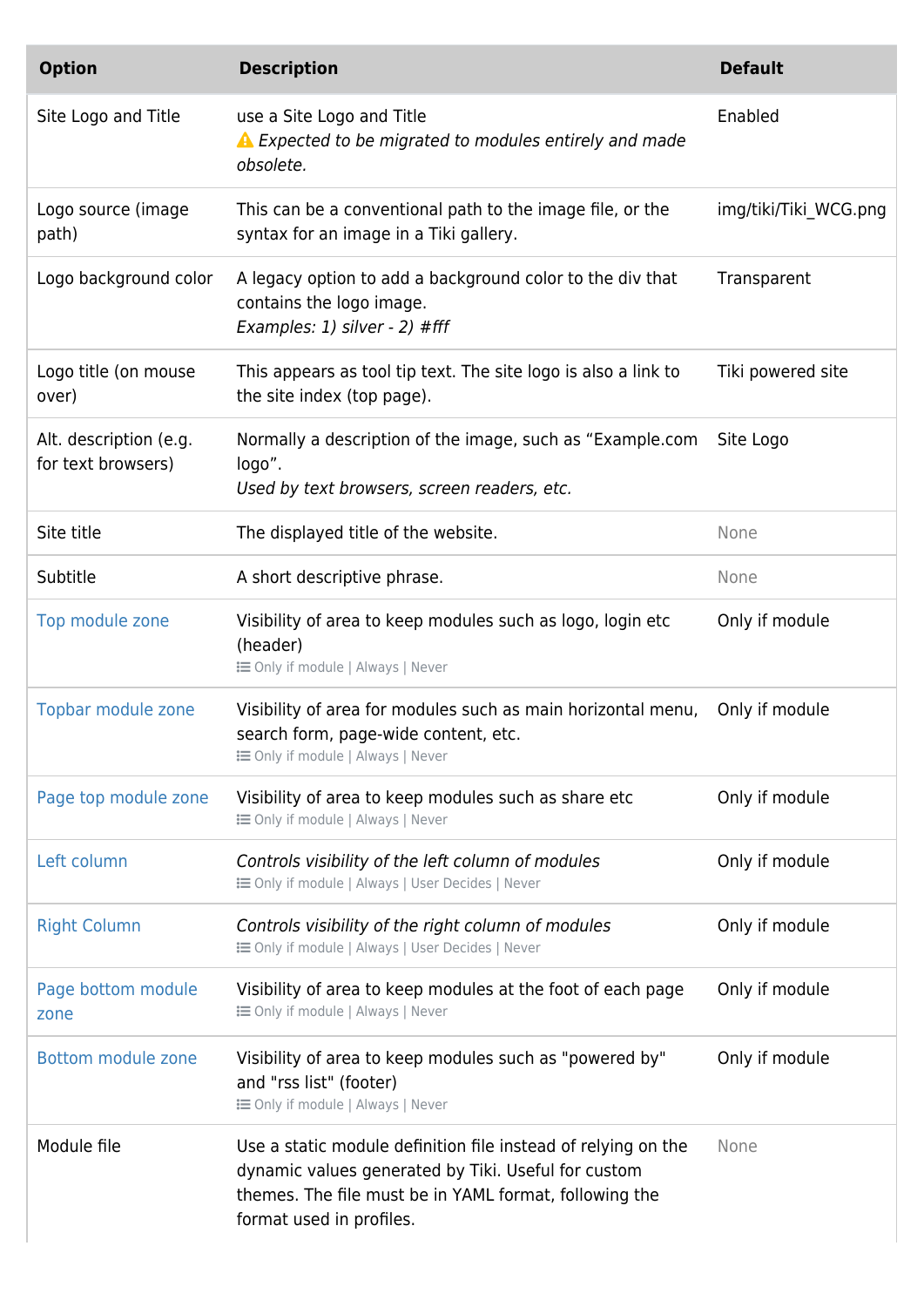| <b>Option</b>                   | <b>Description</b>                                                                                                                                                                                                            | <b>Default</b>  |
|---------------------------------|-------------------------------------------------------------------------------------------------------------------------------------------------------------------------------------------------------------------------------|-----------------|
| Extra module zones<br>available | Extra module zones to be managed through the module<br>administration interface. Useful if your custom theme<br>requires a special zone other than the predefined ones.<br>Comma-separated list, 20 characters max per entry. | <b>None</b>     |
| Webmaster Report                | This activates the feature to report a problematic page to<br>the webmaster.                                                                                                                                                  | <b>Disabled</b> |
| Webmaster Email                 | A specific email address can be set for receiving the<br>webmaster reports.<br>Leave blank to use the default sender email                                                                                                    | <b>None</b>     |
| Email this page                 | Add a link at the bottom if set, otherwise add a link at the<br>top<br>Adds a link at the bottom if set, otherwise adds a link at the<br>top                                                                                  | <b>Disabled</b> |

| <b>Option</b>                                | <b>Description</b>                                                                                                                               | <b>Default</b>        |
|----------------------------------------------|--------------------------------------------------------------------------------------------------------------------------------------------------|-----------------------|
| Site Logo and Title                          | use a Site Logo and Title<br>▲ Expected to be migrated to modules entirely and made<br>obsolete.                                                 | Enabled               |
| Logo source (image<br>path)                  | This can be a conventional path to the image file, or the<br>syntax for an image in a Tiki gallery.                                              | img/tiki/Tiki WCG.png |
| Logo background color                        | A legacy option to add a background color to the div that<br>contains the logo image.<br>Examples: 1) silver - 2) #fff                           | Transparent           |
| Logo title (on mouse<br>over)                | This appears as tool tip text. The site logo is also a link to<br>the site index (top page).                                                     | Tiki powered site     |
| Alt. description (e.g.<br>for text browsers) | Normally a description of the image, such as "Example.com<br>logo".<br>Used by text browsers, screen readers, etc.                               | Site Logo             |
| Site title                                   | The displayed title of the website.                                                                                                              | None                  |
| Subtitle                                     | A short descriptive phrase.                                                                                                                      | None                  |
| Top module zone                              | Visibility of area to keep modules such as logo, login etc<br>(header)<br><b>i</b> Only if module   Always   Never                               | Only if module        |
| Topbar module zone                           | Visibility of area for modules such as main horizontal menu,<br>search form, page-wide content, etc.<br><b>i</b> Only if module   Always   Never | Only if module        |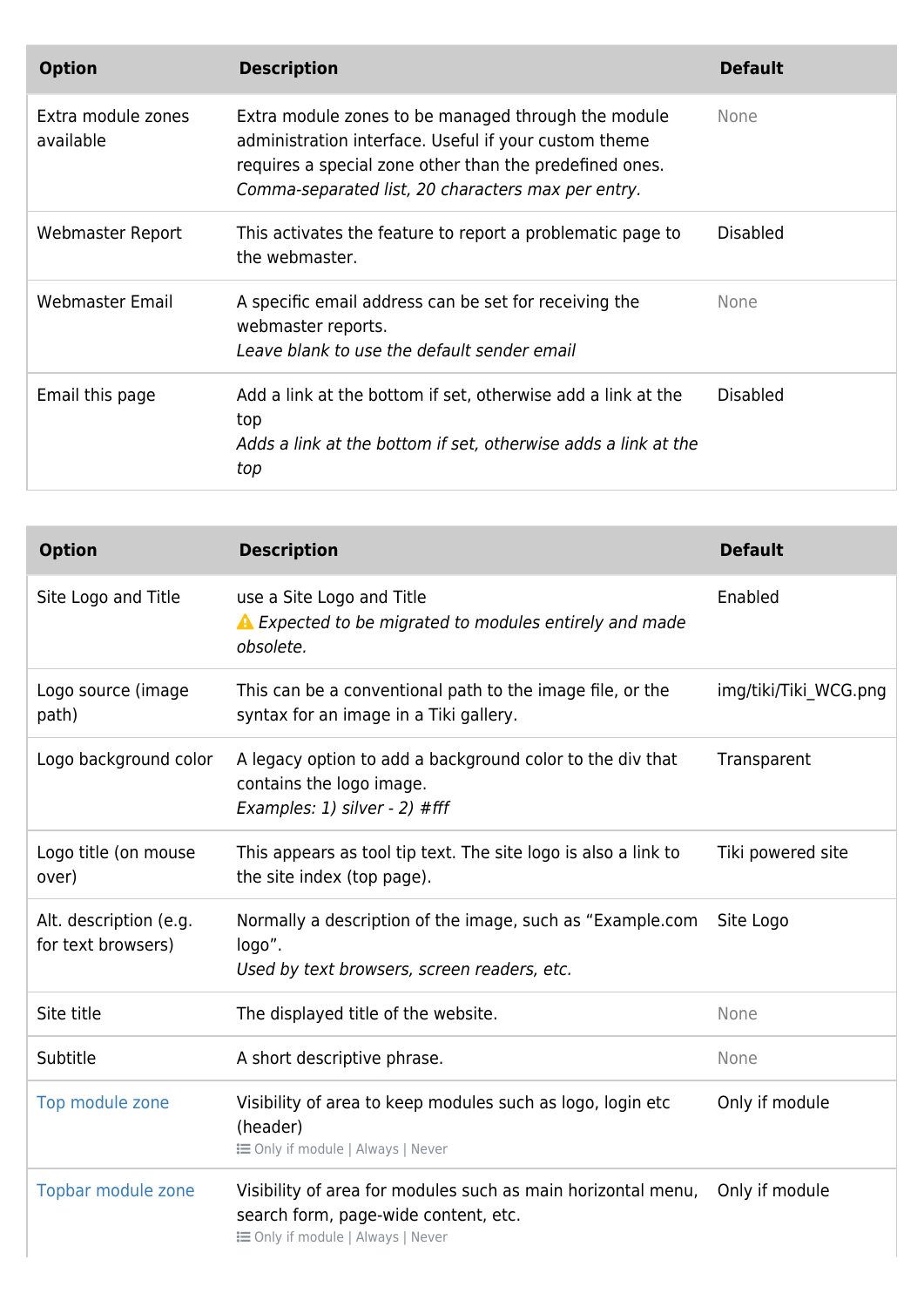| <b>Option</b>                   | <b>Description</b>                                                                                                                                                                                                            | <b>Default</b>  |
|---------------------------------|-------------------------------------------------------------------------------------------------------------------------------------------------------------------------------------------------------------------------------|-----------------|
| Page top module zone            | Visibility of area to keep modules such as share etc<br><b>i</b> Only if module   Always   Never                                                                                                                              | Only if module  |
| Left column                     | Controls visibility of the left column of modules<br><b>IE Only if module   Always   User Decides   Never</b>                                                                                                                 | Only if module  |
| <b>Right Column</b>             | Controls visibility of the right column of modules<br><b>IE Only if module   Always   User Decides   Never</b>                                                                                                                | Only if module  |
| Page bottom module<br>zone      | Visibility of area to keep modules at the foot of each page<br><b>i</b> Only if module   Always   Never                                                                                                                       | Only if module  |
| Bottom module zone              | Visibility of area to keep modules such as "powered by"<br>and "rss list" (footer)<br><b>i</b> Only if module   Always   Never                                                                                                | Only if module  |
| Module file                     | Use a static module definition file instead of relying on the<br>dynamic values generated by Tiki. Useful for custom<br>themes. The file must be in YAML format, following the<br>format used in profiles.                    | None            |
| Extra module zones<br>available | Extra module zones to be managed through the module<br>administration interface. Useful if your custom theme<br>requires a special zone other than the predefined ones.<br>Comma-separated list, 20 characters max per entry. | None            |
| <b>Webmaster Report</b>         | This activates the feature to report a problematic page to<br>the webmaster.                                                                                                                                                  | <b>Disabled</b> |
| <b>Webmaster Email</b>          | A specific email address can be set for receiving the<br>webmaster reports.<br>Leave blank to use the default sender email                                                                                                    | None            |
| Email this page                 | Add a link at the bottom if set, otherwise add a link at the<br>top<br>Adds a link at the bottom if set, otherwise adds a link at the<br>top                                                                                  | <b>Disabled</b> |

| <b>Option</b>               | <b>Description</b>                                                                                  | <b>Default</b>        |
|-----------------------------|-----------------------------------------------------------------------------------------------------|-----------------------|
| Site Logo and Title         | use a Site Logo and Title<br>▲ Expected to be migrated to modules entirely and made<br>obsolete.    | Enabled               |
| Logo source (image<br>path) | This can be a conventional path to the image file, or the<br>syntax for an image in a Tiki gallery. | img/tiki/Tiki WCG.png |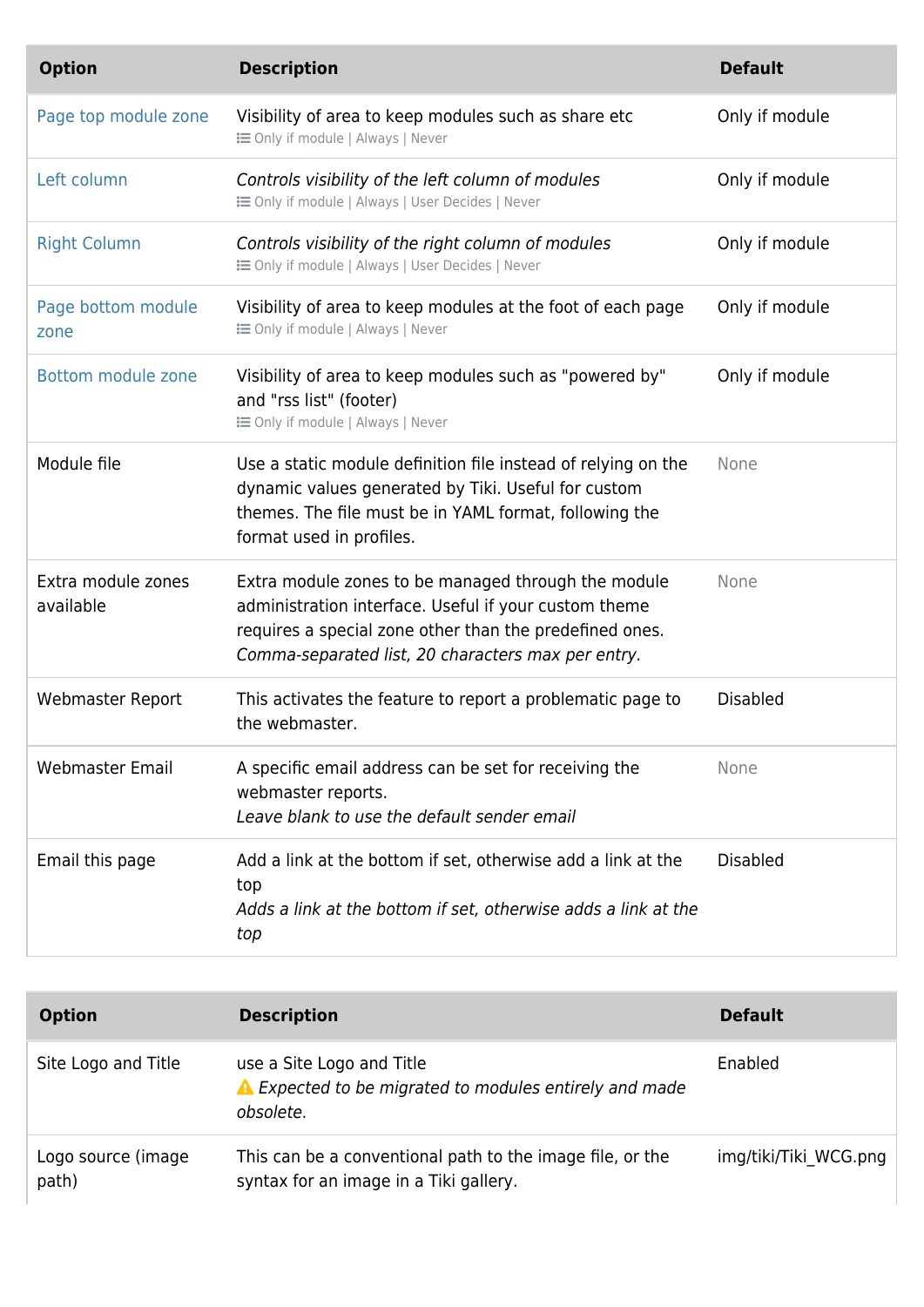| <b>Option</b>                                | <b>Description</b>                                                                                                                                                                                                            | <b>Default</b>    |
|----------------------------------------------|-------------------------------------------------------------------------------------------------------------------------------------------------------------------------------------------------------------------------------|-------------------|
| Logo background color                        | A legacy option to add a background color to the div that<br>contains the logo image.<br>Examples: 1) silver - 2) #fff                                                                                                        | Transparent       |
| Logo title (on mouse<br>over)                | This appears as tool tip text. The site logo is also a link to<br>the site index (top page).                                                                                                                                  | Tiki powered site |
| Alt. description (e.g.<br>for text browsers) | Normally a description of the image, such as "Example.com<br>logo".<br>Used by text browsers, screen readers, etc.                                                                                                            | Site Logo         |
| Site title                                   | The displayed title of the website.                                                                                                                                                                                           | None              |
| Subtitle                                     | A short descriptive phrase.                                                                                                                                                                                                   | None              |
| Top module zone                              | Visibility of area to keep modules such as logo, login etc<br>(header)<br><b>i</b> Only if module   Always   Never                                                                                                            | Only if module    |
| Topbar module zone                           | Visibility of area for modules such as main horizontal menu,<br>search form, page-wide content, etc.<br><b>i</b> Only if module   Always   Never                                                                              | Only if module    |
| Page top module zone                         | Visibility of area to keep modules such as share etc<br><b>IE Only if module   Always   Never</b>                                                                                                                             | Only if module    |
| Left column                                  | Controls visibility of the left column of modules<br><b>IE</b> Only if module   Always   User Decides   Never                                                                                                                 | Only if module    |
| <b>Right Column</b>                          | Controls visibility of the right column of modules<br><b>E</b> Only if module   Always   User Decides   Never                                                                                                                 | Only if module    |
| Page bottom module<br>zone                   | Visibility of area to keep modules at the foot of each page<br><b>IE Only if module   Always   Never</b>                                                                                                                      | Only if module    |
| Bottom module zone                           | Visibility of area to keep modules such as "powered by"<br>and "rss list" (footer)<br><b>i</b> Only if module   Always   Never                                                                                                | Only if module    |
| Module file                                  | Use a static module definition file instead of relying on the<br>dynamic values generated by Tiki. Useful for custom<br>themes. The file must be in YAML format, following the<br>format used in profiles.                    | None              |
| Extra module zones<br>available              | Extra module zones to be managed through the module<br>administration interface. Useful if your custom theme<br>requires a special zone other than the predefined ones.<br>Comma-separated list, 20 characters max per entry. | None              |